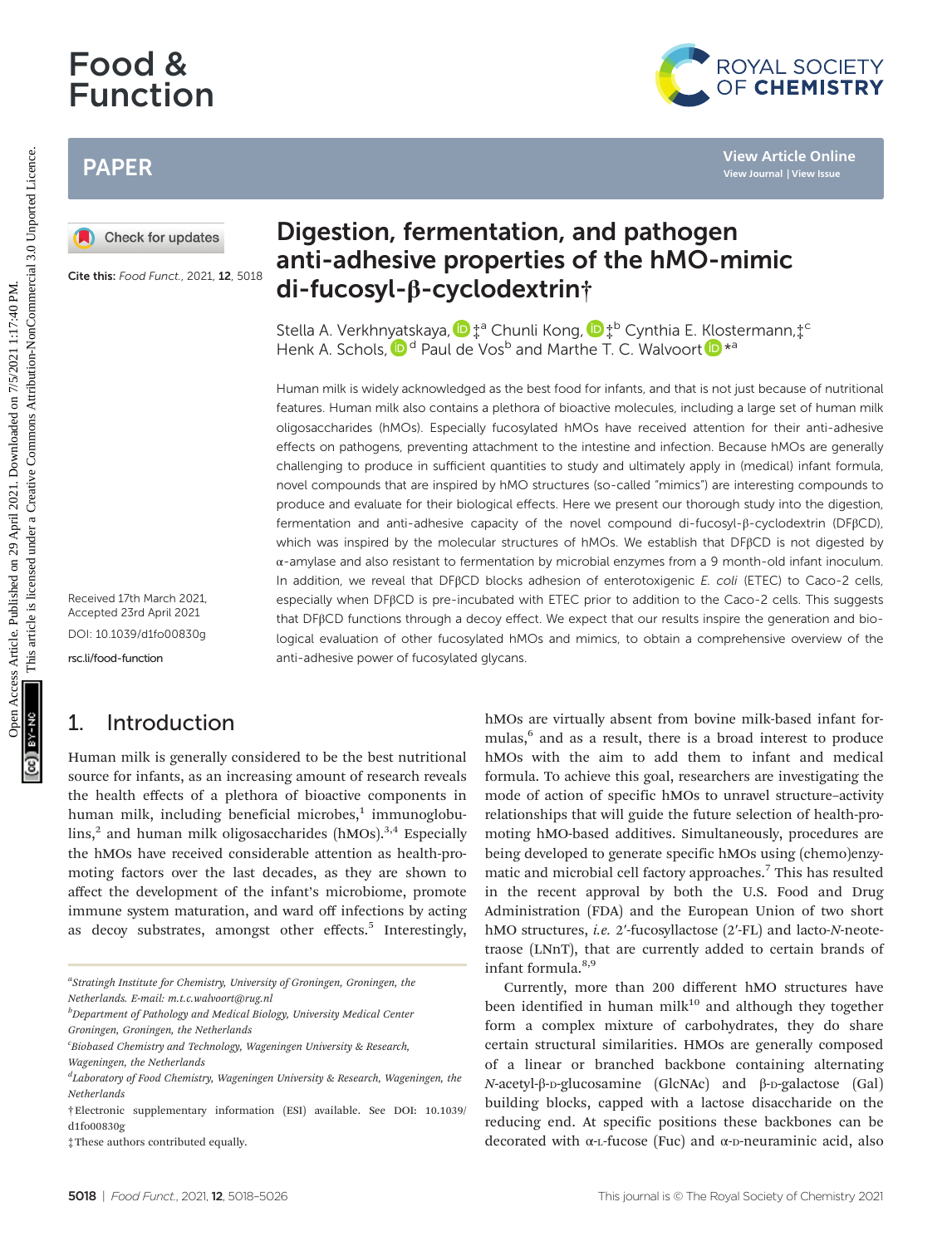called sialic acid  $(Sia)$ .<sup>5</sup> Comparing both types of decorations, it is interesting to note that Fuc is much more prevalent (on 50–80% of the hMOs) than Sia (on maximum 30% of hMOs). $^{11}$ Fucosylated hMOs have been linked to numerous health effects, including correcting microbial dysbiosis in cesareanborn infants<sup>12</sup> and protection against viral and bacterial infec $tions<sup>13</sup>$  and bacterial gastroenteric infections.<sup>14</sup> Especially the anti-adhesive activity of fucosylated hMOs on pathogens is striking and reported by many.<sup>15,16</sup> One of the first examples of the anti-adhesive potential of hMOs was published in 1990, where the neutral fraction  $(i.e.$  not containing Sia building blocks) of isolated hMOs showed a significant reduction in the adhesion of enteropathogenic E. coli (EPEC) and a concomitant preventative effect on the development of urinary tract infections.17 In addition, maternal secretor status, which directly impacts the final structure and abundance of fucosylated oligosaccharide levels in the milk, was linked to infection rates and symptom severity in their offspring.<sup>18</sup> Using bioengineered samples of 2′-FL and 3-fucosyllactose (3-FL, both shown in Fig. 1), moderate anti-adhesive effects against Pseudomonas aeruginosa, Campylobacteri jejuni, EPEC, and Salmonella enterica serovar fyris on intestinal Caco-2 cells were established.19,20 Moreover, 2′-FL was also found to block adhesion of E. coli O157 (an enterohemorrhagic E. coli strain, EHEC) onto intestinal Caco-2 cells. $^{21}$  Because the structural complexity of hMOs prevents their straightforward production in sufficient quantities to add to infant formula, structural analogs with similar functions have been developed, and with great success. Galacto-oligosaccharides (GOS) and fructo-oligosaccharides (FOS) are regularly added to infant formula, and induce especially the development of a healthy microbiome.<sup>22,23</sup> Other so-called non-digestible carbohydrates (NDCs) include pectins, chitin and chitosan, alginates, and mannans, and many of these polysaccharides have been revealed to have anti-pathogenic effects. $24$  As these NDCs are structurally highly different from native hMOs, this showcases that novel carbohydrate structures have the potential to mimic the beneficial effects of hMOs, without the challenging production that hMOs would require. Food & Function<br>
College in the state of the state on 29 Present in the Most consideration of the State Article in the Most consideration of the Creation of the State Article is likely and the most consideration of the St

All this withstanding, the production of novel hMO analogs with enzymatic methods is currently an active area of

research.<sup>25</sup> Enzymatic methods are currently mostly focused on hMOs containing either no or one decorative Fuc or Sia, including 2'-FL and 6'-sialyllactose  $(6'$ -SL $).$ <sup>26</sup> With respect to fucosylated hMOs, details are emerging pertaining to the degree of backbone fucosylation and positioning on the backbone needed for a specific effect. For instance, 2′,3-di-fucosyllactose (DFL) exhibited a stronger antimicrobial effect against Streptococcus agalactiae GB590 than mono-fucosylated lactoses  $2'$ -FL and 3-FL. $^{27}$  Especially a higher degree of fucosylation is nearly impossible to obtain with current enzymatic methods, compromising the ability to unravel the impact of higher degrees of fucosylation on anti-adhesion activity. Therefore, we recently developed a chemical strategy to produce di-fucosylated β-cyclodextrin (DFβCD, Fig. 1).<sup>28</sup> The family of cyclodextrins has the GRAS status (Generally Recognized As Safe), and they are frequently used in medical formulations and as food additives.<sup>29</sup> β-Cyclodextrin (βCD) is shown in Fig. 1 and contains seven glucose (Glc) residues linked in an  $\alpha$ -1,4 fashion, analogous to the structural composition of maltooligosaccharides. Using appropriately functionalized β-cyclodextrin and fucose building blocks, the di-fucosylated DFβCD was obtained in a highly regiospecific manner using chemical strategies. $^{28}$ Since the Fuc moieties are connected to the O-3 position of the backbone glucoses, the decorative pattern mimics the pattern in 3-FL (Fig. 1), which also contains a Fuc moiety that is  $\alpha$ -1,3 linked to glucose. As a result of this straightforward approach, DFβCD was produced in sufficient quantities (∼0.5 g) to test its functional activity, and to determine whether this novel compound, that is inspired by fucosylated hMO structures (socalled "mimic"), is also able to elicit specific biological effects of hMOs, especially the anti-adhesive capacity.

Here we present our in-depth studies into the digestion and fermentation of DFβCD, as well as its anti-adhesive properties against enterotoxigenic Escherichia coli (ETEC) O78:H11. ETEC is the most common bacterial cause of diarrhea in children in developing countries, and although adhesion of ETEC to host cells is an intricate combination of factors, $30$  it has been established that ETEC adhesion is also mediated by binding of bacterial lectins to host glycans.<sup>31</sup> In addition, 2'-FL was shown to reduce adhesion and invasion of ETEC bacteria to T84 intestinal epithelial cells in vitro. <sup>32</sup> Our results reveal that DFβCD is



Fig. 1 Overview of the molecules used in this study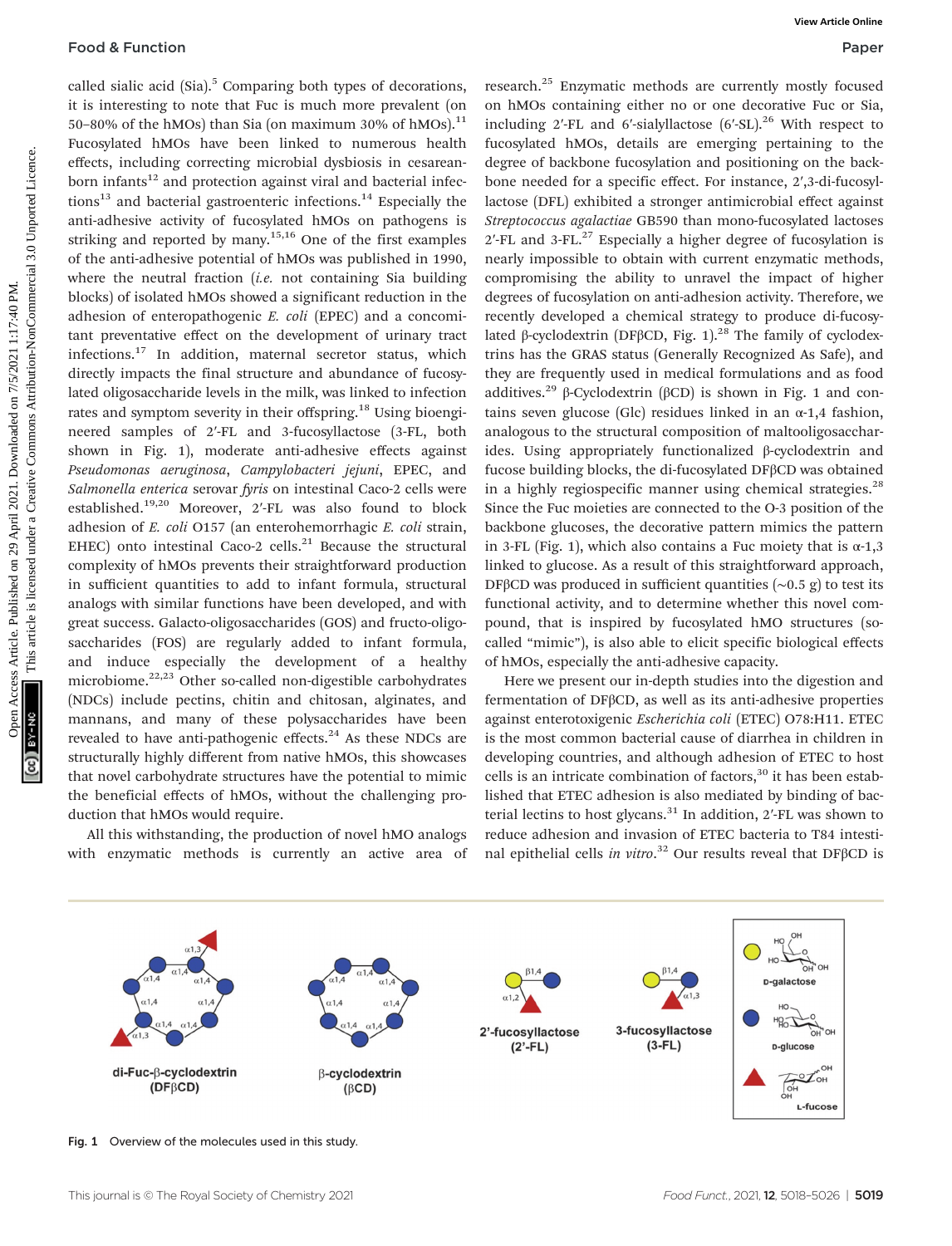not digested and fermented by a 9 month-old infant's inoculum, whereas it does have anti-adhesive properties against ETEC. This suggests that also hMO analogs such as DFβCD, composed of a different backbone structure but displaying appropriately spaced decorative Fuc moieties, can have similar health-beneficial effects as hMOs.

### 2. Experimental section

#### 2.1 Materials

The human milk oligosaccharides 2′-fucosyllactose (2′-FL) and 3-fucosyllactose (3-FL) were provided by Elicityl (France). Difucosylated β-cyclodextrin (DFβCD) was chemically synthesized based on the commercially obtained β-cyclodextrin (βCD), as described previously, and monofucosylated β-cyclodextrin (MFβCD) was isolated as a side product.<sup>28</sup> Pancreatin from porcine pancreas (containing amylase, lipase, and protease) and amyloglucosidase  $(260 \text{ U } mL^{-1})$  were obtained from Sigma-Aldrich (St Louis, MO, USA). All materials needed for preparation of SIEM medium were obtained from Tritium Microbiology. E. coli ET8 was a gift from Prof. Gilles van Wezel (Leiden University) $33$  and E. coli O78:H11 (ATCC35401) was purchased from ATCC. All chemicals used were of analytical grade.

#### 2.2 In vitro digestibility of di-Fuc-β-cyclodextrin and β-cyclodextrin

Digestion was performed according to Martens et al. with minor modifications.<sup>34</sup> Di-Fuc-β-cyclodextrin (DFβCD) and β-cyclodextrin (βCD) were suspended in 100 mM sodium acetate buffer pH 5.9. Pancreatin solution was prepared according to Martens et  $al$ ,<sup>34</sup> without the addition of invertase. In short, 150 mg pancreatin was suspended in 1 mL MQ and mixed for 10 min. The suspension was centrifuged for 10 min at 4 °C, 1500g. The final enzyme mixture was prepared by mixing 610 µL pancreatin supernatant with 58 µL amyloglucosidase and 83 µL MQ. Samples were incubated with 200 µL enzyme mixture for 0, 20, 60, 120, and 240 min at 20 mg mL<sup>-1</sup> substrate concentration and enzymes were inactivated by boiling the sample for 15 min at 100 °C. Released glucose content was analysed with the GOPOD assay from Megazyme (Grey, Ireland).

#### 2.3 In vitro fermentation of di-Fuc-β-cyclodextrin, β-cyclodextrin, 2′-FL and 3-FL

Fecal sample from one 9 month-old infant (vaginally born, breast-fed, introduced to solid food, no administration of antibiotics, exposed to probiotic Bifidobacteria) was collected and immediately stored in an anaerobic container. Fecal slurry was prepared by mixing fresh feces with a pre-reduced dialysateglycerol solution according to Aguirre et  $al.^{35}$  at 25% w/v feces dialysate-10% glycerol. The fecal slurry was snap-frozen in liquid nitrogen and stored at −80 °C. Standard Illeal Efflux Medium (SIEM) was prepared according to Logtenberg et  $al$ .<sup>36</sup> with minor modifications. The carbohydrate medium com-

ponent contained (g L<sup>-1</sup>): pectin, 12; xylan, 12; arabinogalactan, 12; amylopectin, 12; and starch, 100, with a final concentration of 0.592  $g L^{-1}$ . The salt medium component contained 0.144 g  $L^{-1}$  NaCl. The inoculum was prepared by diluting the fecal slurry 25 times in SIEM medium. The substrate of interest was dissolved in SIEM medium at 2.22 mg mL<sup>-1</sup> and 10% inoculum was added. The in vitro fermentation was performed in the anaerobic chamber using sterile serum bottles. Samples were inoculated in duplicate and incubated for 0, 4, 8, 12, 24, and 36 h. In addition, blanks without substrate or without inoculum were incubated too. At each time point, 200 µL sample was taken from each bottle with a syringe. This sample was heated for 10 min at 100 °C to inactivate the enzymes and stored at −20 °C until analysis.

#### 2.4 Substrate degradation analysis

Samples were diluted to 20  $\mu$ g mL<sup>-1</sup> (DFβCD and βCD) or 10 µg mL−<sup>1</sup> (2′-FL and 3-FL) and centrifuged at 19 000g for 10 min. The supernatant (10  $\mu$ L injection volume) was analyzed using an ICS 3500 HPAEC system from Dionex (Sunnyvale, USA), in combination with a CarboPac PA-1 (2  $\times$ 250 mm) column, with a Carbopac PA-1 guard column (Dionex). Carbohydrate peaks were detected by an electrochemical Pulsed Amperometric detector (Dionex) after elution with 0.3 mL min<sup>-1</sup> at 25 °C. The eluents consisted of A (0.1 M NaOH solution) and B (1 M NaOAc in 0.1 M NaOH). Two different gradients were used. For DFβCD and βCD the gradient used was: 2.5–25% B (0–30 min), 25–100% B (30–40 min), 100% B (40–45 min), 2.5% B (45–60 min). For 2′-FL and 3-FL the gradient used was  $0-15\%$  B  $(0-15 \text{ min})$ ,  $15-100\%$  B (15–20 min), 100% B (20–25 min), 0% B (25–45 min). Substrates were quantified using 2.5–10  $\mu$ g mL<sup>-1</sup> 2′-FL and 3-FL or 5–20 μg  $mL^{-1}$  DFβCD and βCD. In addition, mono-Fucβ-CD (MFβCD) was injected as a pure compound to detect it within the DFβCD mix. Data analysis was performed with Chromeleon™ 7.2.6 software from Thermo Fisher Scientific (Waltham, Massachusetts, USA). Paper<br>
Non-Action and discussion controlling article is line of the state that is line that the state is line of the state of the state of the state of the state of the state of the state of the state of the state of the

#### 2.5 Organic acid formation after in vitro fermentation

Samples were diluted 5 times and centrifuged at 19 000g for 10 min. The supernatant (10  $\mu$ L injection volume) was analyzed using an Ultimate 3000 HPLC system from Dionex, in combination with an Animex HPX-87H column (Bio-Rad laboratories Inc., Hercules, USA). Samples were detected by a refractive index detector (RI-101, Shodex, Yokohama, Japan) and a UV detector set at 210 nm (Dionex Ultimate 3000 RS variable wavelength detector). Elution was performed at 0.5 mL min−<sup>1</sup> and 50 °C using 50 mM sulphuric acid as eluent. Acetate, propionate, butyrate, lactate, and succinate standard curves were used for quantification  $(0.05-2 \text{ mg} \text{ mL}^{-1})$ . Data analysis was performed with Chromeleon™ 7.2.6 software from Thermo Fisher Scientific.

#### 2.6 Culturing of the intestinal epithelial cell line

Human intestinal epithelial Caco-2 cells were cultured in Dulbecco's Modified Eagle Medium (DMEM, Lonza), sup-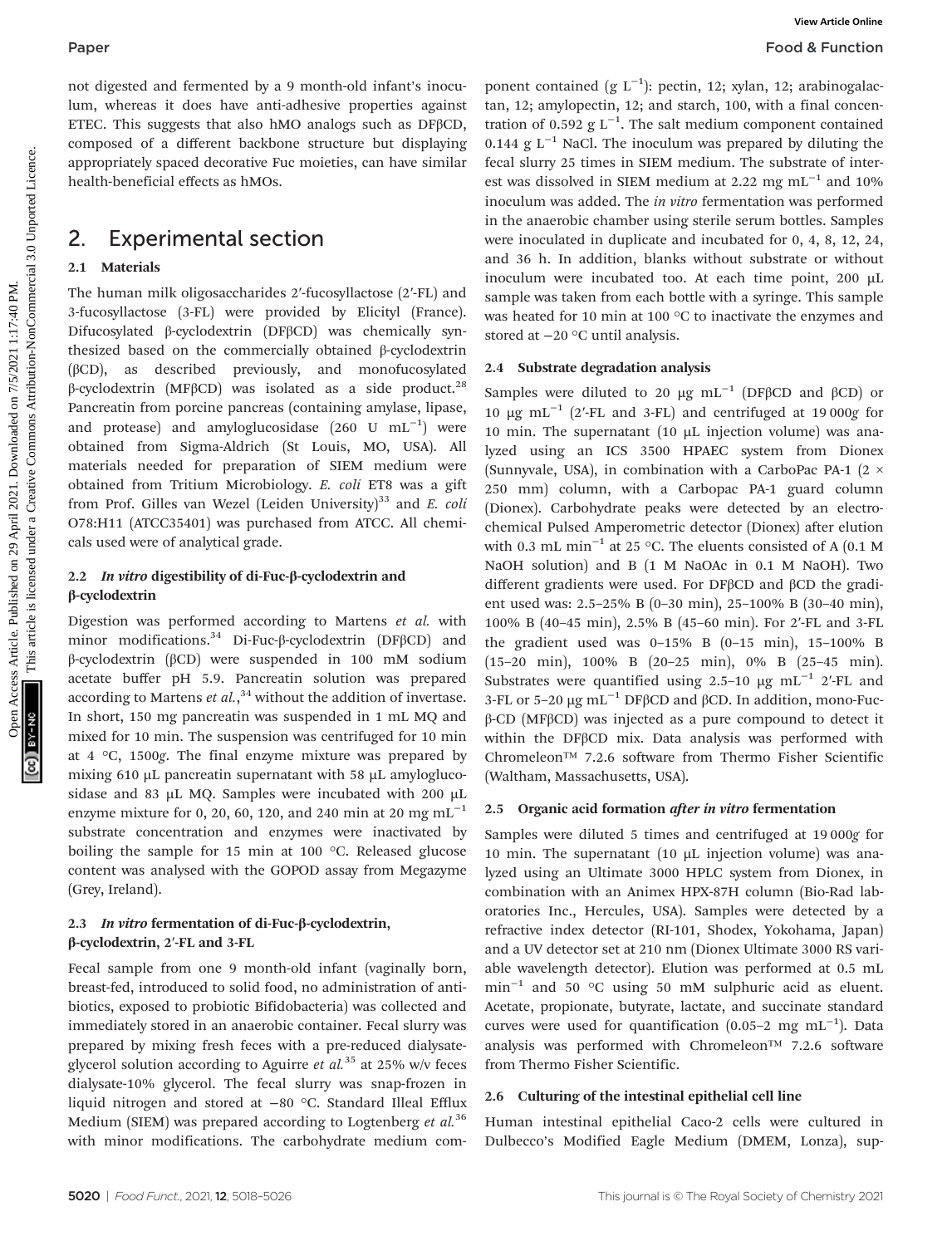#### **Food & Function Paper**

plemented with 0.5% penicillin–streptomycin (50  $\mu\text{g}$  mL $^{-1}$ – 50 μg mL−<sup>1</sup> , Sigma), 1% non-essential amino acid (100×, Sigma), 10 mM HEPES (Sigma), and 10% heat deactivated fetal calf serum (Invitrogen). Caco-2 cells between passage number of 15–20 were chosen for the experiment, and cells were routinely cultured in a humidified incubator with 5%  $CO<sub>2</sub>$ , at 37 °C. A number of  $3 \times 10^4$  Caco-2 cells were seeded onto 24-well plates and cultured for 21 days before use.

#### 2.7 Culturing of bacterial cells

Pathogenic bacteria of *Escherichia (E.) coli* ET8, and *E. coli* O78: H11 were recovered from glycerol stocks at −80 °C overnight, and were cultured in Brain heart infusion (BHI). After recovery culture, E. coli ET8 and E. coli O78:H11 were plated on BHI agar. A single colony of each bacterium was inoculated from the agar plates to BHI broth for a second overnight culture at 37 °C before the adhesion assay.

#### 2.8 Bacterial adhesion assay

All compounds were dissolved into 2, 5, and 10 mg  $mL^{-1}$  in antibiotics-free cell culture medium with 1% dimethyl sulfoxide. The cell culture medium without the tested molecules served as control. All compounds were heated for 30 min at 65 °C to remove any endotoxin contamination before use. We first tested the concentration-dependent effect of the molecules on the adhesion of one pathogen E. coli ET8 to Caco-2 cells. This was done by pre-incubation of Caco-2 cells with 2′- FL, 3-FL, βCD, and DFβCD of 2, 5, and 10 mg mL<sup>-1</sup> for 2 h, respectively. E. coli ET8 was collected after 2 h of culture with centrifugation at 2000g for 10 min and washed one time with PBS. The optical density (OD) of E. coli ET8 was adjusted to  $OD_{540} = 0.6$  in PBS, and re-suspended either with or without the molecules at different concentrations. After that Caco-2 cells were co-incubated with the pathogens for another 2 h at 37 °C. Afterwards, the non-adherent bacteria were washed away for three times in PBS. The adherent bacteria were released in 200 μL of 0.1% Triton-X100, and underwent serial dilutions in PBS. The drop-plating method $37$  was employed to plate the adherent bacteria on BHI agar plates  $(n = 3)$ . Then the molecules were applied at a concentration of 10 mg  $mL^{-1}$ to test the influence of the molecules on the adhesion of E. coli O78:H11 to Caco-2 cells. Here, to test the possible effects of the molecules on the adhesion, we either pre-incubated the molecules with Caco-2 cells to explore whether they could influence the bacteria adhesion through modification of the receptors on gut epithelial cells, or we pre-incubated the molecules with the bacteria to determine a possible decoy effect on the bacteria. **Food & Function**<br>  $\theta$ <br>  $\theta$   $R_{\text{max}}$   $R_{\text{max}}$ , then we should a minimize of (108), we is due to decrease the single on 2021. The specifical and with the minimize of the single of the single one of the single of the si

2.8.1 Pre-incubate with Caco-2 cells. As performed with E. coli ET8, all molecules at 10 mg mL<sup>-1</sup> were pre-incubated with Caco-2 cells for 24 h. E. coli O78:H11 was collected after 2 h of subculture, when a log phase was reached, by centrifugation at 2000g for 10 min and the cells were washed with PBS. The OD of E. coli O78:H11 was adjusted to  $OD_{540} = 0.6$  in PBS, and re-suspended either with or without the molecules and infected Caco-2 cells for another 2 h at 37 °C.

2.8.2 Pre-incubate with bacteria. E. coli O78:H11 was collected as described above, pre-incubated with the molecules for 2 h at 37 °C after re-suspension, and then infected Caco-2 cells for another 2 h at 37 °C.

After infection, Caco-2 cells were gently washed three times to remove the non-adherent bacteria, and the adherent bacteria were collected with 200 μL of 0.1% Triton-X100, followed by serial dilutions in PBS. Total colony-forming units (CFUs) were determined after drop-plating method  $(n = 5)$ .

#### 2.9 Statistical analysis

Statistical analysis was performed with GraphPad Prism 6 (GraphPad Prism LLC.). Normality of the data distribution was confirmed with Kolmogorov–Smirnov test. The results were expressed as mean  $\pm$  SD. All data were analyzed with Kruskal-Wallis test of one-way ANOVA, except for the decoy effect test of E. coli O78:H11, which was done with RM one-way ANOVA.

Significant difference was defined as  $p < 0.05$  (\* $p < 0.05$ ),  $p < 0.1$  was considered as a statistical trend.

### 3. Results

#### 3.1 HPAEC analysis of the hMOs and DFβCD

We first analyzed the chromatographic behavior of the compounds under study here. All compounds were subjected to High-Performance Anion-Exchange Chromatography (HPAEC) coupled to a Pulsed Amperometric Detector (PAD), and an overview of the respective masses and retention times  $(R_t)$  is given in Table 1 and the chromatograms are shown in Fig. S1.† 2′-FL and 3-FL were analyzed using gradient A, while  $βCD$  and difucosylated βCD (DFβCD) were analyzed using gradient B. Owing to the different masses and interactions with the column, the retention times on the HPAEC column differed greatly. The DFβCD sample was shown to contain 20% of monofucosylated βCD (MFβCD), which was confirmed by comparing the retention time with that of a pure MFβCD sample. The HPAEC elution pattern showed that DFβCD (16.7 min) was accompanied by a minor peak at 15.7 min (Fig. S1†), presumably corresponding to an isomer with a different fucose substitution pattern.

Table 1 Retention times of the hMOs and hMO mimics used in this study

|            | Compound     | Exact mass (Da) | $R_{\rm t}$ (min) |
|------------|--------------|-----------------|-------------------|
| Gradient A | $2'$ -FL     | 488.1741        | 8.2               |
|            | $3$ - $FL$   | 488.1741        | 5.7               |
| Gradient B | $\beta$ CD   | 1134.3698       | 29.2              |
|            | $MF\beta CD$ | 1280.4277       | 21.0              |
|            | $DF\beta CD$ | 1426.4856       | 15.7, 16.7        |

Gradient A: 0–15% B (0–15 min), 15–100% B (15–20 min), 100% B (20–25 min), 0% B (25–45 min); gradient B: 2.5–25% B (0–30 min), 25–100% B (30–40 min), 100% B (40–45 min), 2.5% B (45–60 min).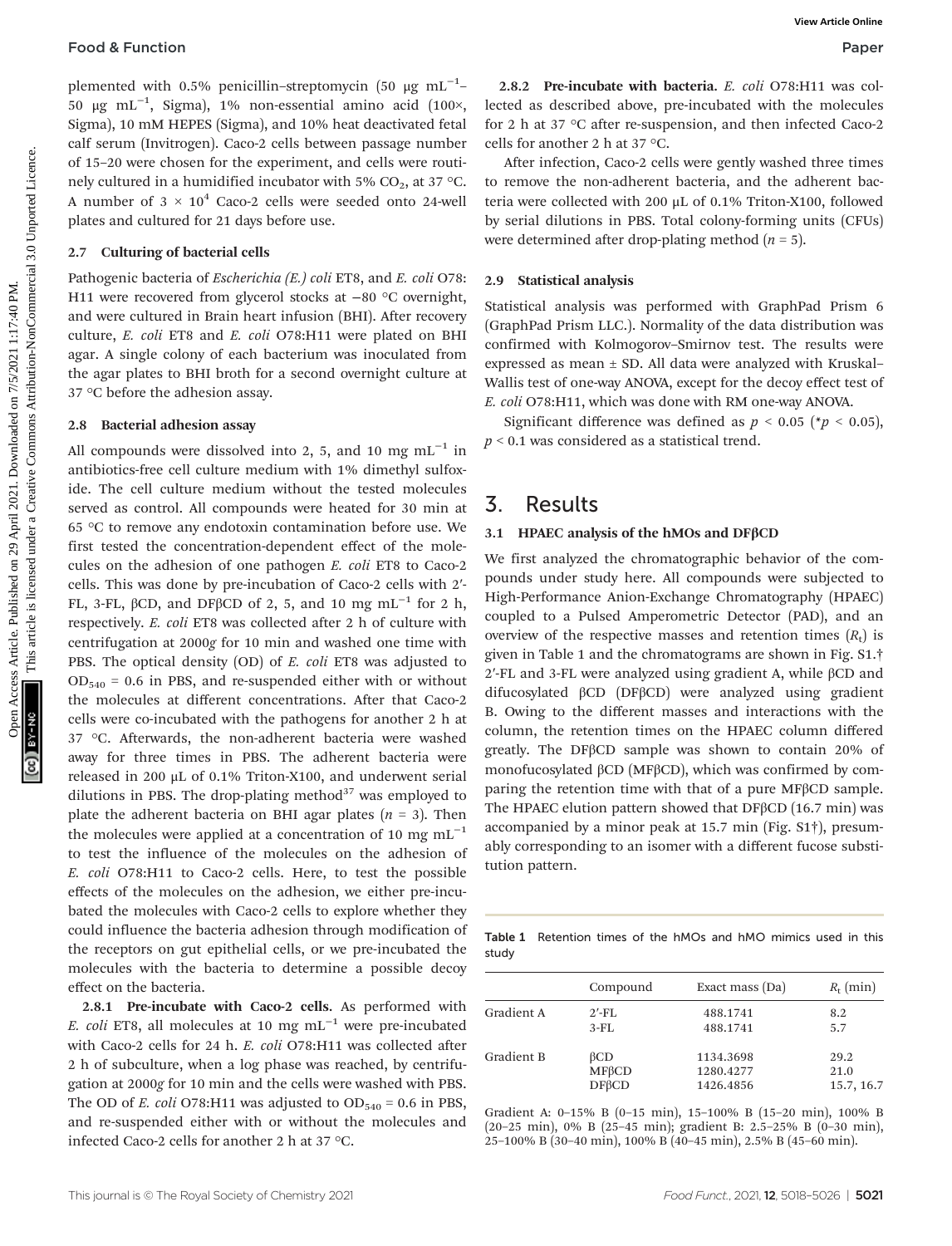### 3.2 DFβCD is resistant to digestion by pancreatic enzymes

Human milk oligosaccharides are generally characterized as non-digestible carbohydrates because they resist digestion by salivary α-amylase and digestive enzymes of the small intestine.38,39 Consequently, a prerequisite for novel hMO-type compounds to exert beneficial effects in the intestinal environment is that they also resist enzymatic digestion in the upper part of the gastrointestinal tract.<sup>38</sup> Because DF $\beta$ CD is a starchlike compound composed of  $\alpha$ -1,4-linked glucose units (Fig. 1), it may be digested by salivary α-amylase or pancreatic α-amylase in the small intestine. To determine the resistance to digestion, DFβCD and β-cyclodextrin (βCD) were digested in an in vitro model according to Martens  $et$   $al$ <sup>40</sup> and the amount of released glucose was quantified over time (Fig. 2).

The results show that DFβCD is almost fully resistant to digestion by pancreatic enzymes. Interestingly, βCD was also quite resistant towards digestion, as only 10% digestion was observed within 120 min of incubation, whereas the other 90% can be recognized as resistant starch according to the defi-



Fig. 2 In vitro digestibility of DF $\beta$ CD (x) and  $\beta$ CD ( $\bullet$ ) during 240 min of incubation expressed as free (released) glucose of total glucose (%). Soluble potato starch was digested for 90% within 120 min of incubation (Fig. S2†). For reference, rapidly digestible starch (RDS), slowly digestible starch (SDS), total digestible starch (TDS), and resistant starch (RS) are indicated in the figure.

nition of Englyst et  $al^{11}$  Apparently, the cyclic form has a large influence on the binding of the substrate by digestive enzymes. For comparison, soluble potato starch was digested as a positive control, which was 90% hydrolyzed within 120 min of incubation (Fig. S2†). From the curve in Fig. 2, it can be expected that βCD would be fully degradable by pancreatic enzymes upon extended incubation times.

### 3.3 DFβCD is resistant to bacterial fermentation and does not induce short-chain fatty acid production

Having established that DFβCD resists enzymatic digestion and is likely to arrive in the colon intact, we subsequently tested the possible fermentability of DFβCD by infant microbiota. All compounds were initially subjected to a fermentation experiment in vitro for 36 h using the fecal inoculum of a 9 month-old infant, and the extent of fermentation over time was quantified by the disappearance of the compound peak using HPAEC-PAD analysis (Fig. 3A). Interestingly, whereas unsubstituted βCD was completely utilized after 24 h of fermentation, no degradation was observed for DFβCD. A small decrease in the peak area of MFBCD was observed between  $t = 0$  h and  $t = 24$  h, suggesting the fermentation was very slow (Fig. 3A). As a comparison, the fermentation experiment was also conducted on 2′-FL and 3-FL, and both hMOs were completely degraded after 24 h of fermentation (Fig. S3†). Substrate degradation was monitored closely over time to assess the fermentation kinetics (Fig. 3B). DFβCD was indeed not degraded at all by microbial enzymes of a 9-month old infant's microbiome during batch fermentation. However, it seems that the degradation of mono-fucosylated MFβCD, which is present for 20% within the DFβCD mix, started between 8–12 h of incubation reaching ±70% fermentation after 24 h. Degradation of βCD started after 8 h of incubation quite suddenly and was completed at 12 h of incubation. No decrease in substrate degradation was observed until 8 h of incubation and also no intermediate malto-oligomers were detected by HPAEC-PAD at any time of incubation. This delay may suggest that opening of the CD ring is the limiting step for Paper<br> **Food & Function**<br>
Macceduales are generally characterized as influence and distribution in the interference are generally characterized under the interference are generally a pure present of the article interferenc



Fig. 3 Fermentation studies. (A) HPAEC elution pattern of DFβCD and βCD at 0 and 24 h of in vitro fermentation by 9-month old infant inoculum. Medium compounds are indicated with an \*, malto-oligomers are indicated with Glc, and MD2-7. (B) Time-dependent in vitro fermentation of DFβCD  $(x)$ , MFβCD  $($ **A**) and βCD  $($ <sup>o</sup>) during 24 h.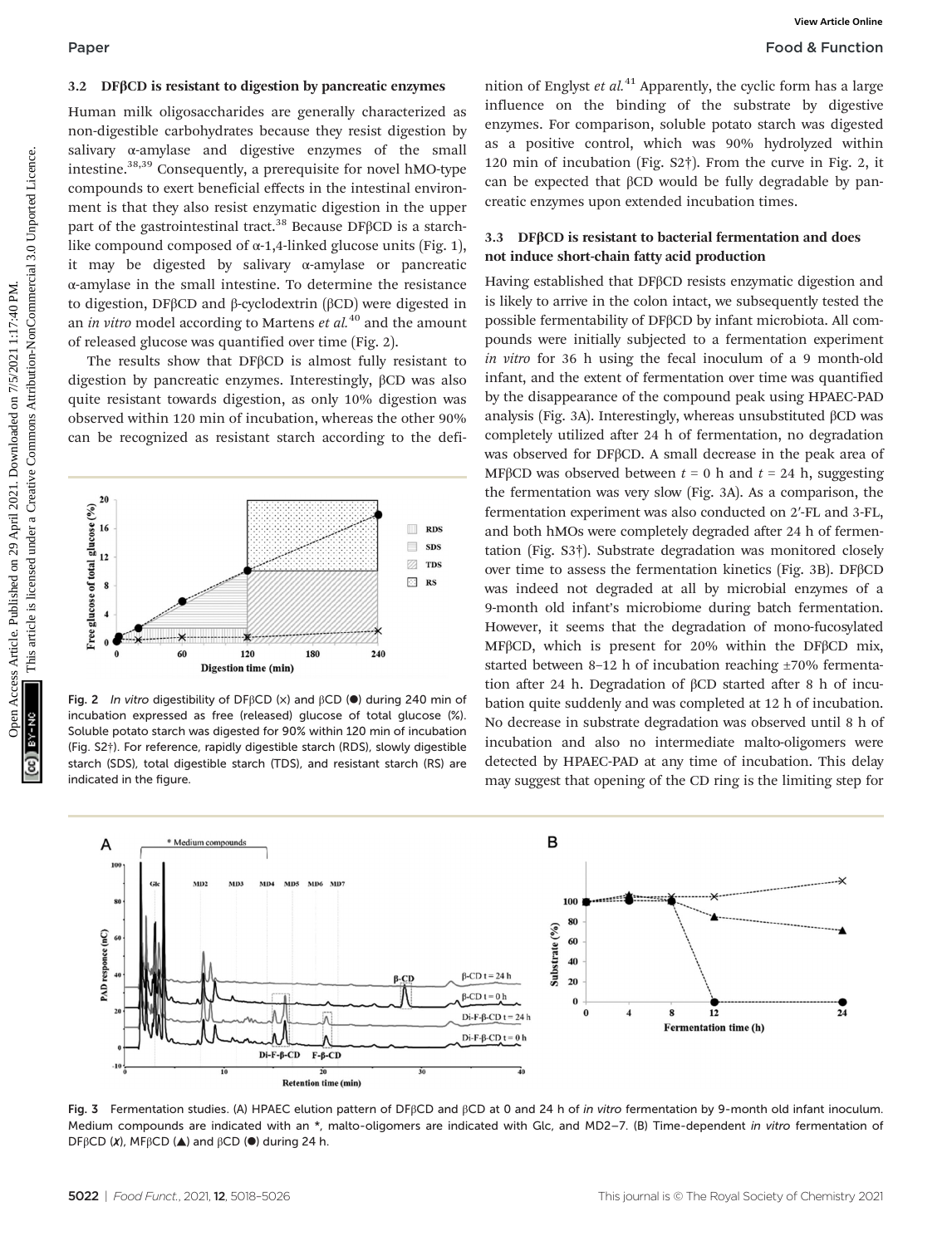successful degradation. 2′-FL and 3-FL were both degraded by the microbiota of this 9-month old infant (Fig. S3B†), and the degradation of 2′-FL seemed to be slightly faster than that of 3-FL.

After fermentation of the four compounds using a 9-month old infant inoculum, the production of short-chain fatty acids (SCFA) was analyzed using HPLC-RI-UV (Fig. S4†). In the case of DFβCD, little change in SCFA production compared to the fermentation control in medium was observed (Fig. S4A and S4E†). This was as expected based on the observed lack of degradation of DFβCD (Fig. 3). Fermentation of unsubstituted βCD resulted in faster SCFA production compared to the fermentation control, and a higher amount of butyrate was produced (acetate : butyrate 67 : 32 compared to 80 : 20 at 12 h, Fig. S4B and S4E†). Fermentation of the human milk oligosaccharides 2′-FL and 3-FL also resulted in a quite fast production of acetate and intermediate acids lactate and succinate (for 2′- FL the ratio is acetate : butyrate : lactate : succinate 65 : 13 : 13 : 8, and for 3-FL the ratio is 67 : 11 : 14 : 7 at 12 h, Fig. S4C and S4D†), which were further converted to acetate and butyrate over the course of the experiments.

#### 3.4 DFβCD reveals structure-dependent anti-adhesive effects against E. coli O78:H11

To investigate the anti-adhesive properties of DFβCD in comparison with 2′-FL, 3-FL, first an adhesion assay with the laboratory E. coli strain ET8 was performed. In this experiment, Caco-2 cells were pre-incubated with the compounds at concentrations of 2, 5, and 10 mg  $mL^{-1}$ , followed by exposure to E. coli ET8 bacteria and quantification of adhered bacteria (Fig. S5†). Interestingly, of all compounds tested only DFβCD at 10 mg mL<sup> $-1$ </sup> significantly inhibited the adhesion of *E. coli* ET8 to intestinal epithelial Caco-2 cells, with a reduction in adhesion of 60% compared to the non-treated control

(Fig. S5C,  $\uparrow p < 0.05$ ). Subsequently, ETEC O78:H11 (H10407) was selected as a clinically relevant pathogen to assess the anti-adhesive capacity of DFβCD. We started by pre-incubating Caco-2 cells with 2′-FL, 3-FL, βCD and DFβCD for 24 h, followed by the addition of ETEC bacteria (log phase). Bacterial adhesion in the presence of DFβCD and control hMOs was determined by counting the CFU per mL of serially diluted washes from Caco-2 monolayers, as compared to the control incubation (no additive). Using the control reaction, the fraction of adhering bacteria was corrected for continuous bacterial growth in the assay. As shown in Fig. 4A, when the Caco-2 cells were pre-incubated with the molecules for 24 h before E. coli O78:H11 infection, we observed that 2′-FL, 3-FL, βCD and DFβCD all reduced the adhesion of E. coli O78:H11 to Caco-2 cells. The decrease in inhibition was calculated to be 37%, 43%, 34%, 16%, respectively, of which only the adhesion reduction of 3-FL achieved statistical significance ( $p < 0.05$ ). Both 2′-FL and βCD showed a trend of inhibition of adhesion ( $p$  values of 0.06 and 0.09, respectively). **Food 8 Function**<br>
Hope successful degrades on 29 April 2021. We remove the common of the form in the case of article in the common access the set of the set of the set of the set of the set of the set of the set of the s

In contrast, when the ETEC bacteria were first pre-incubated with the compounds and subsequently added to confluent Caco-2 cells, 2′-FL, 3-FL, and DFβCD all significantly inhibited the adhesion of E. coli O78:H11 to Caco-2 cells, with a reduction of 30% ( $p < 0.05$ ), 21% ( $p < 0.05$ ), and 42% ( $p <$ 0.05), respectively (Fig. 4B). Of all compounds tested here, DFβCD actually revealed the highest inhibition of adhesion. These results are fucose-dependent, as the non-fucosylated βCD did not significantly impact bacterial adhesion.

## 4. Discussion

The increasing evidence that human milk oligosaccharides inhibit bacterial infections has led to a surge in interest to



Fig. 4 hMOs and DFβCD in 10 mg mL−<sup>1</sup> inhibited adhesion of E. coli O78:H11 to intestinal epithelial Caco-2 cells. Caco-2 cells were cultured in 24 well plates for 21 days. The tested molecules of 2'-FL, 3-FL, βCD, and DFβCD either pre-incubated with Caco-2 cells for 24 h (A) or pre-incubated with E. coli O78:H11 for 2 h (B). Cell culture medium without tested molecules was taken as control.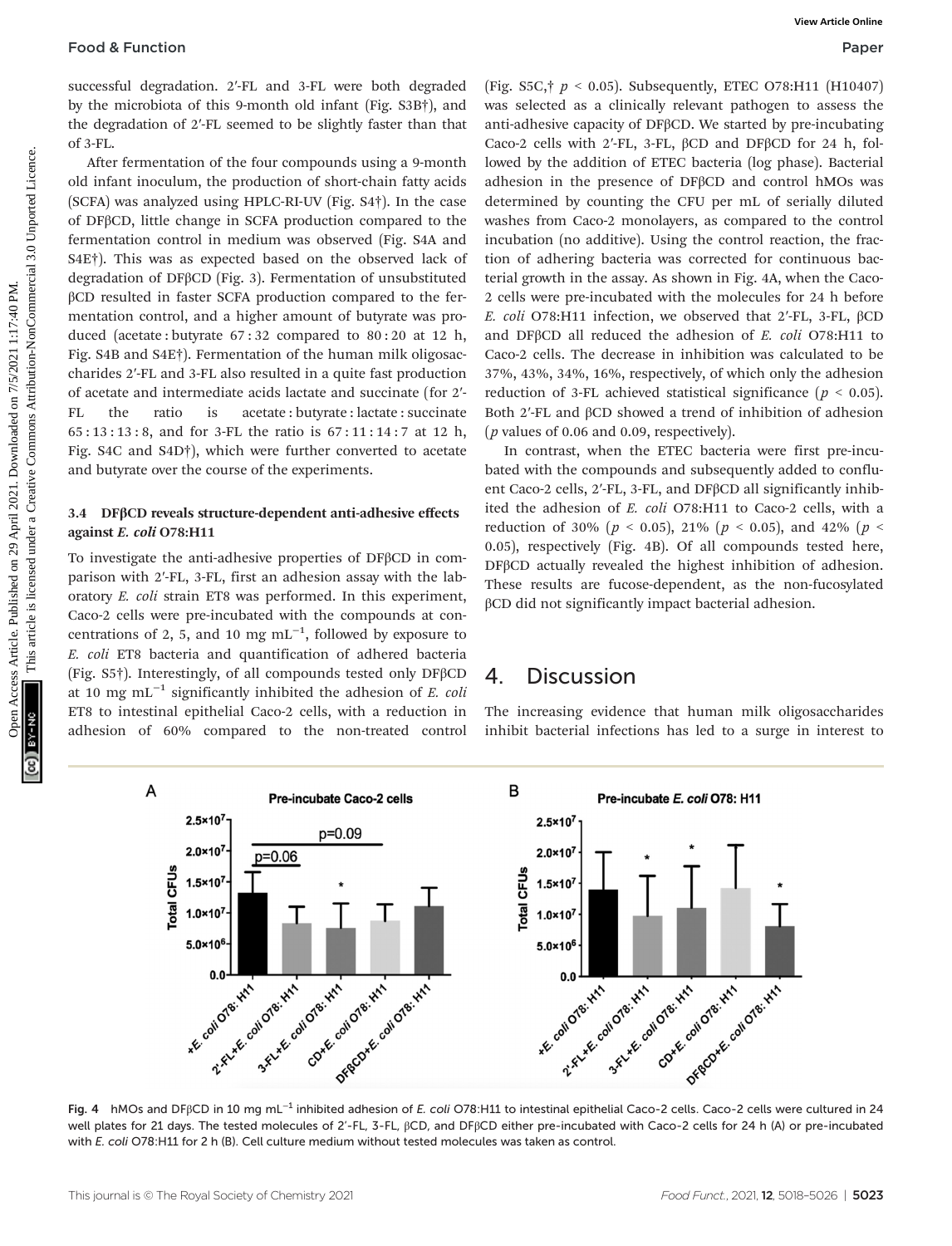#### Paper Food & Function

understand the exact structure–activity relationships of specific hMOs, and to develop methods to generate these structures. Especially the fucosylated hMOs have been linked to antipathogenic effects, $42,43$  and this may be a result of the central role of fucose on extracellular glycans that are involved in a plethora of biological functions, including serving as antiadhesion molecules for pathogens.<sup>44</sup> As hMO structures in general, and multiply fucosylated hMOs specifically, are challenging to produce on large scale and with high purity, there is a high demand for alternative compounds that elicit similar effects.<sup>45</sup> Our hypothesis is that such structural mimics, although not exactly mimicking all beneficial effects observed with hMOs, may be exploited for specific beneficial properties.

Here we report the biological evaluation of the novel compound di-fucosyl-β-cyclodextrin (DFβCD), which is inspired by the molecular structure of fucosylated hMOs. Using enzymatic digestion and in vitro fermentation analyses, we established that DFβCD is resistant to digestive enzymes, and as a result is expected to reach the large intestine intact. Apparently, the digestive enzymes, that generally hydrolyze  $\alpha$ -1,4-linked Glc units that are also present in DFβCD, are blocked from action by the two Fuc units. As non-fucosylated βCD is only slowly digested, the cyclic structure of βCD is also hypothesized to have a major impact on the resistance. This fits well with earlier reports that  $\beta$ CD is only slowly digested by α-amylase, while  $\alpha$ CD (six glucose units) is resistant and  $\gamma$ CD (8 glucose units) is quickly digested.<sup>46</sup> Both 2'-FL, 3-FL, and  $\beta$ CD are efficiently fermented by microbial enzymes, whereas DFβCD is resistant to bacterial fermentation. We hypothesize that the resistance observed for DFβCD is a result of the specific positioning of the two Fuc units on opposite sides of the βCD ring (specifically at the A and D position). $28$  This may block the accessibility to the microbial α-amylases sufficiently to resist fermentation, at least over the course of the 24 h incubation. Interestingly, the efficient fermentation of βCD suggests that it could serve as a prebiotic substrate in adults. Paper **Front Contention** (Front Contention) priori is sensed on 2021. The second on 2021. The second on 2021. The sense are compared to the sense are compared under the sense are compared under the sense are compared unde

Overall SCFA production in all fermentated substrates after 24 h did not differentiate much from the levels of SCFAs produced in the medium-only samples, presumably due to the low substrate concentration used (2 mg mL<sup>-1</sup>).<sup>36</sup> Slight differences in level and relative concentrations of the various acids at 12 h of fermentation can be seen, and are substrate dependent. Fermentation experiments at higher concentrations (e.g., 10 mg mL−<sup>1</sup> ) may provide a more accurate picture of the levels of SCFAs produced with 2′-FL, 3-FL, and βCD over time. From the resistance to digestion observed with DFβCD it is expected that for this compound the absence of additional SCFA production will be confirmed.

Excitingly, DFβCD revealed anti-adhesive properties against enterotoxigenic E. coli strain O78:H11. There are two major mechanisms that may be at the basis of the anti-adhesive effect of DFβCD, i.e. through modulating intestinal cell susceptibility to bacterial adhesion by changing receptor expression levels, or through direct scavenging of bacteria by serving as decoy substrates. Both possible mechanisms were investigated by pre-incubating the compounds with the Caco-2 cells or the

bacterial cells, respectively. Because the anti-adhesive effect of DFβCD was especially apparent when pre-incubated with the bacteria prior to exposure to Caco-2 intestinal epithelial cells, we postulate that DFβCD acts as a decoy substrate. Upon preincubation of  $E.$  coli O78:H11 with DF $\beta$ CD, the compound may saturate the receptors on the bacterial cell surface, and thereby prevent binding to the glycans on Caco-2 intestinal cells. Such binding would require the pathogen to express specific receptors that generally bind epithelial cell surface-associated glycans, but when confronted with DFβCD, may bind this compound instead. When the Caco-2 intestinal cells were first preincubated with DFβCD, a less pronounced effect was observed, suggesting that DFβCD has little impact on the expression of cell-surface proteins involved in adhesion.

One of the first steps in pathogen colonization is adhesion to host cells, and its ability to adhere is directly correlated with the pathogen's capacity to invade and infect. Fucose-dependent pathogens have been shown to be prevented by fucosecontaining hMOs from adhering to mucosal membranes.<sup>47</sup> Interfering with pathogen adhesion is therefore an effective strategy to prevent infection.<sup>48</sup> Whereas natural hMOs are ideal candidates for anti-adhesive compounds, structural mimics also have a large potential to fill the current void between functional relevance and availability of the natural hMO compounds. The biological activity of DFβCD serves as a proof-of-concept that hMO-inspired structures are capable of eliciting anti-adhesive effects similar to hMOs. The generation and evaluation of other fucosylated structures will further our knowledge on the potential of fucosylated compounds to block bacterial infections.

## Author contributions

M.T.C.W., S.V., P.d.V. and H.A.S. conceived the project. S.V. generated the DFβCD compound. C.K. performed the antiadhesion studies. C.E.K. performed the digestion and fermentation studies. C.K., C.E.K., P.d.V., H.A.S., and M.T.C.W. were involved in data analysis. M.T.C.W. and S.V. wrote the manuscript with input from all authors. All authors were involved in proofreading the manuscript.

## Conflicts of interest

There are no conflicts to declare.

## Acknowledgements

This work was financially supported by the European Union through the Rosalind Franklin Fellowship COFUND project 60021 (to M. T. C. W.), and by the China Scholarship Council (CSC) grant number 201600090212 (to C. K.).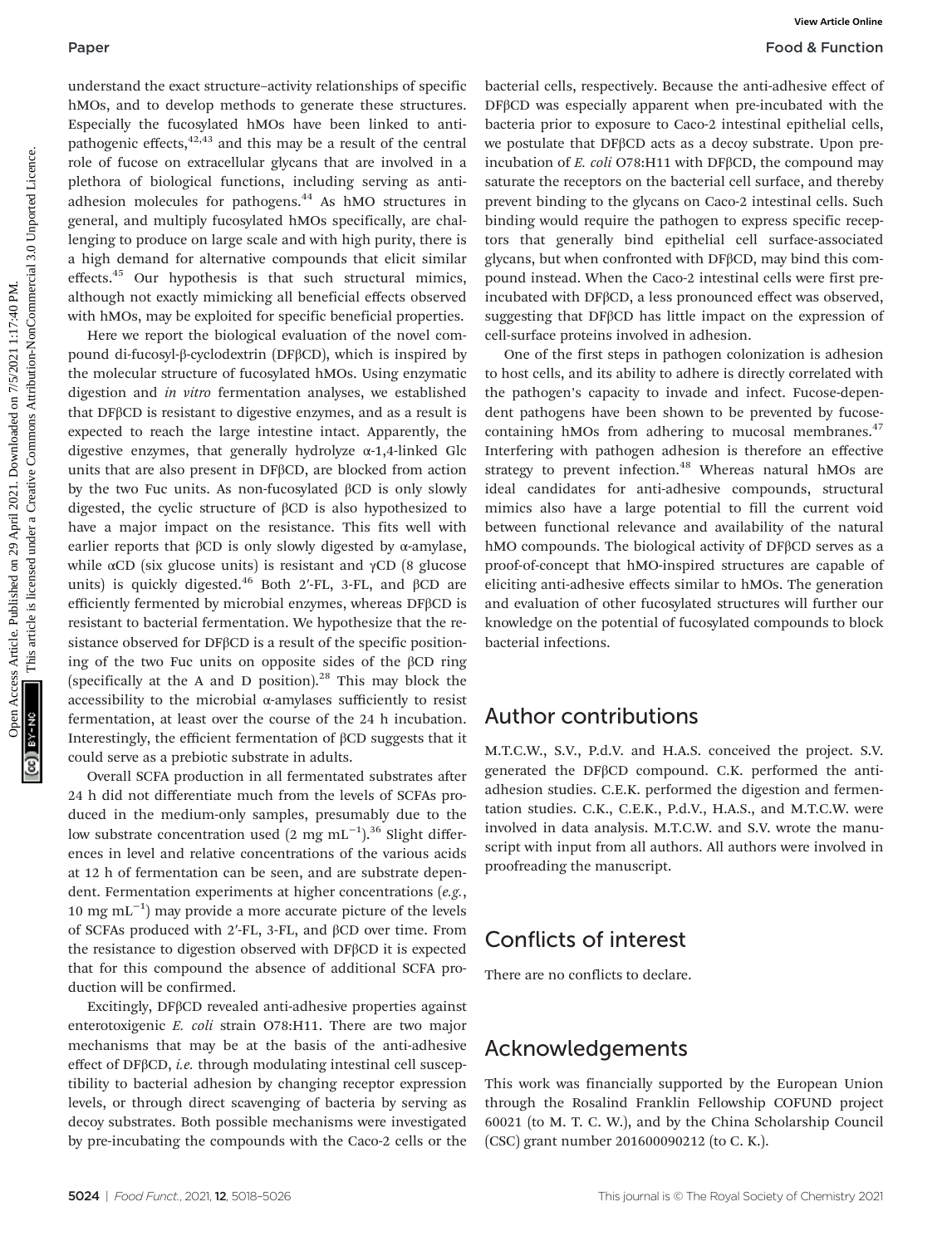## References

- 1 K. E. Lyons, C. A. Ryan, E. M. Dempsey, R. P. Ross and C. Stanton, Breast Milk, a Source of Beneficial Microbes and Associated Benefits for Infant Health, Nutrients, 2020, 12, 1039.
- 2 W. L. Hurley and P. K. Theil, Perspectives on Immunoglobulins in Colostrum and Milk, Nutrients, 2011, 3, 442–474.
- 3 L. H. Cheng, R. Akkerman, C. L. Kong, M. T. C. Walvoort and P. de Vos, More than sugar in the milk: human milk oligosaccharides as essential bioactive molecules in breast milk and current insight in beneficial effects, Crit. Rev. Food Sci. Nutr., 2021, 61(7), 1184–1200.
- 4 E. Pérez-Escalante, S. Alatorre-Santamaría, A. Castañeda-Ovando, V. Salazar-Pereda, M. Bautista-Ávila, A. E. Cruz-Guerrero, J. F. Flores-Aguilar and L. G. González-Olivares, Human milk oligosaccharides as bioactive compounds in infant formula: recent advances and trends in synthetic methods, Crit. Rev. Food Sci. Nutr., 2020, 1–34.
- 5 L. Bode, Human milk oligosaccharides: Every baby needs a sugar mama, Glycobiology, 2012, 22, 1147–1162.
- 6 B. Fong, K. Ma and P. McJarrow, Quantification of Bovine Milk Oligosaccharides Using Liquid Chromatography-Selected Reaction Monitoring-Mass Spectrometry, J. Agric. Food Chem., 2011, 59, 9788–9795.
- 7 C. Walsh, J. A. Lane, D. van Sinderen and R. M. Hickey, From lab bench to formulated ingredient: Characterization, production, and commercialization of human milk oligosaccharides, J. Funct. Foods, 2020, 72, 104052.
- 8 Y. Vandenplas, B. Berger, V. P. Carnielli, J. Ksiazyk, H. Lagstrom, M. S. Luna, N. Migacheva, J. M. Mosselmans, J. C. Picaud, M. Possner, A. Singhal and M. Wabitsch, Human Milk Oligosaccharides: 2-Fucosyllactose (2-FL) and Lacto-N-Neotetraose (LNnT) in Infant Formula, Nutrients, 2018, 10, 1161.
- 9 S. Salminen, B. Stahl, G. Vinderola and H. Szajewska, Infant Formula Supplemented with Biotics: Current Knowledge and Future Perspectives, Nutrients, 2020, 12, 1952.
- 10 L. R. Ruhaak and C. B. Lebrilla, Advances in Analysis of Human Milk Oligosaccharides, Adv. Nutr., 2012, 3, 406S– 414S.
- 11 G. A. Sprenger, F. Baumgärtner and C. Albermann, Production of human milk oligosaccharides by enzymatic and whole-cell microbial biotransformations, J. Biotechnol., 2017, 258, 79–91.
- 12 K. Korpela, A. Salonen, B. Hickman, C. Kunz, N. Sprenger, K. Kukkonen, E. Savilahti, M. Kuitunen and W. M. de Vos, Fucosylated oligosaccharides in mother's milk alleviate the effects of caesarean birth on infant gut microbiota, Sci. Rep., 2018, 8, 13757.
- 13 V. Morozov, G. Hansman, F. G. Hanisch, H. Schroten and C. Kunz, Human milk oligosaccharides as promising antivirals, Mol. Nutr. Food Res., 2018, 62, e1700679.
- 14 D. S. Newburg, G. M. Ruiz-Palacios and A. L. Morrow, Human milk glycans protect infants against enteric pathogens, Annu. Rev. Nutr., 2005, 25, 37–58.
- 15 R. M. Hickey, The role of oligosaccharides from human milk and other sources in prevention of pathogen adhesion, Int. Dairy J., 2012, 22, 141–146.
- 16 K. M. Craft and S. D. Townsend, The Human Milk Glycome as a Defense Against Infectious Diseases: Rationale, Challenges, and Opportunities, ACS Infect. Dis., 2018, 4, 77–83.
- 17 G. V. Coppa, O. Gabrielli, P. Giorgi, C. Catassi, M. P. Montanari, P. E. Varaldo and B. L. Nichols, Preliminary study of breastfeeding and bacterial adhesion to uroepithelial cells, Lancet, 1990, 335, 569–571.
- 18 D. S. Newburg, G. M. Ruiz-Palacios, M. Altaye, P. Chaturvedi, J. Meinzen-Derr, M. D. Guerrero and A. L. Morrow, Innate protection conferred by fucosylated oligosaccharides of human milk against diarrhea in breastfed infants, Glycobiology, 2004, 14, 253–263.
- 19 S. Weichert, S. Jennewein, E. Hufner, C. Weiss, J. Borkowski, J. Putze and H. Schroten, Bioengineered 2 '-fucosyllactose and 3-fucosyllactose inhibit the adhesion of Pseudomonas aeruginosa and enteric pathogens to human intestinal and respiratory cell lines, Nutr. Res., 2013, 33, 831–838.
- 20 B. Facinelli, E. Marini, G. Magi, L. Zampini, L. Santoro, C. Catassi, C. Monachesi, O. Gabrielli and G. V. Coppa, Breast milk oligosaccharides: effects of 2 '-fucosyllactose and 6 '-sialyllactose on the adhesion of Escherichia coli and Salmonella fyris to Caco-2 cells, J. Matern.-Fetal Neonat. Med., 2019, 32, 2950–2952. Food & Function<br>  $\begin{array}{l} \text{Re} \text{K} \text{ is} \text{ J. } \text{Re} \text{ is} \text{ J. } \text{Re} \text{ is} \text{ J. } \text{Re} \text{ is} \text{ J. } \text{Re} \text{ is} \text{ J. } \text{Re} \text{ is} \text{ J. } \text{Re} \text{ is} \text{ J. } \text{Re} \text{ is} \text{ J. } \text{Re} \text{ is} \text{ J. } \text{Re} \text{ is} \text{ J. } \text{Re} \text{ is} \text{ J. } \text{Re} \text{ is} \text{ J.$ 
	- 21 Y. Y. F. Wang, Y. Zou, J. Wang, H. Ma, B. W. Zhang and S. Wang, The protective effects of 2′-fucosyllactose against E. Coli, O157 infection are mediated by the regulation of gut microbiota and the inhibition of pathogen adhesion, Nutrients, 2020, 12, 1284.
	- 22 C. Kong, M. M. Faas, P. de Vos and R. Akkerman, Impact of dietary fibers in infant formulas on gut microbiota and the intestinal immune barrier, Food Funct., 2020, 11, 9445– 9467.
	- 23 K. Borewicz, M. Suarez-Diez, C. Hechler, R. Beijers, C. de Weerth, I. Arts, J. Penders, C. Thijs, A. Nauta, C. Lindner, E. Van Leusen, E. E. Vaughan and H. Smidt, The effect of prebiotic fortified infant formulas on microbiota composition and dynamics in early life, Sci. Rep., 2019, 9, 2434.
	- 24 M. Asadpoor, C. Peeters, P. A. J. Henricks, S. Varasteh, R. J. Pieters, G. Folkerts and S. Braber, Anti-pathogenic functions of non-digestible oligosaccharides in vitro, Nutrients, 2020, 12, 1789.
	- 25 B. Zeuner, D. Teze, J. Muschiol and A. S. Meyer, Synthesis of human milk oligosaccharides: protein engineering strategies for improved enzymatic transglycosylation, Molecules, 2019, 24, 2033.
	- 26 K. Bych, M. H. Miks, T. Johanson, M. J. Hederos, L. K. Vigsnaes and P. Becker, Production of HMOs using